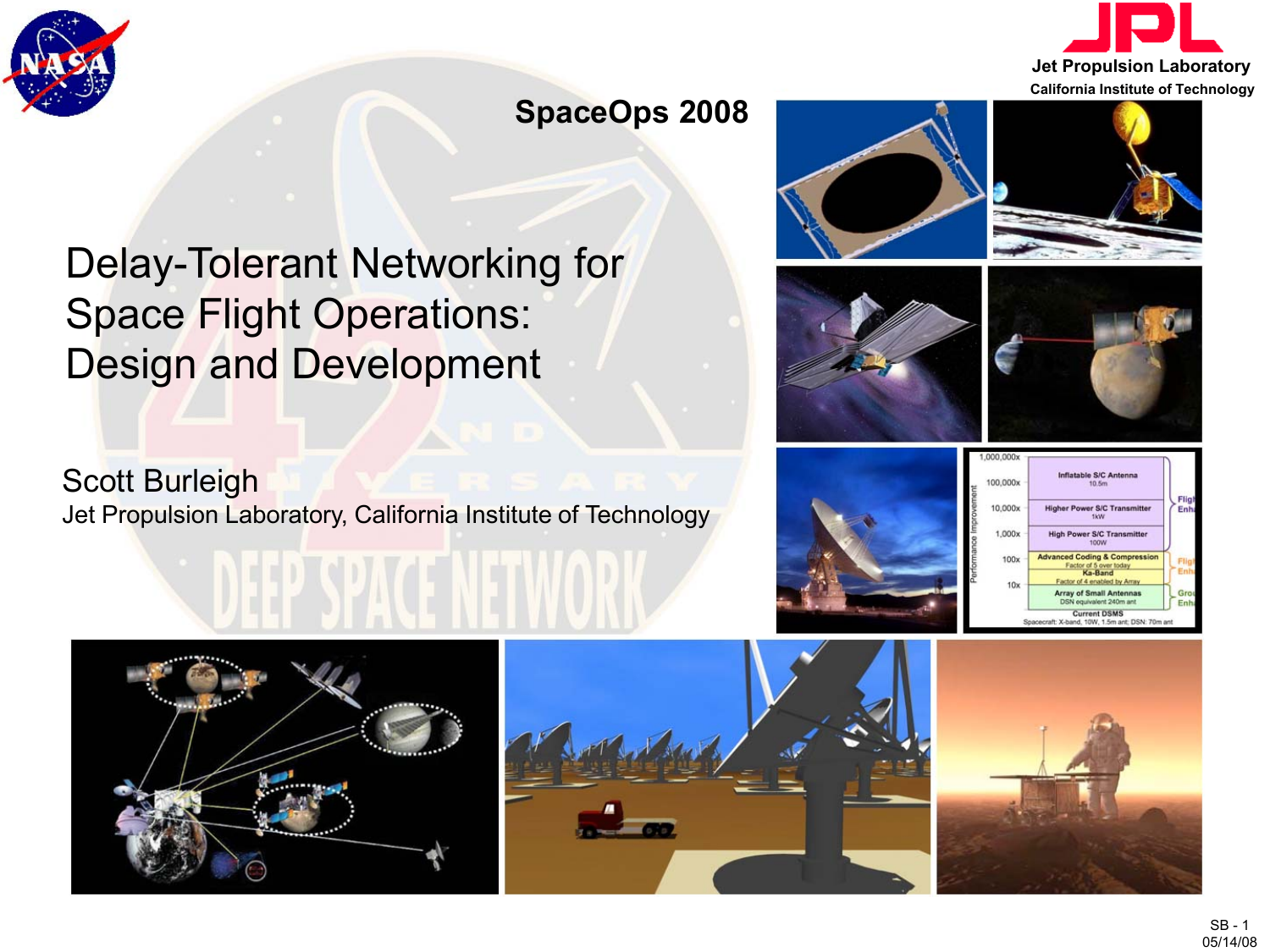

### **SpaceOps, May 2008 DTN Design and Development Motivation**



- **Large-scale future space exploration will offer complex communication challenges that may be best addressed by establishing a network infrastructure.**
- **The Internet protocols are not well suited for operation of a network over interplanetary distances; a** *Delay-Tolerant Networking* **(DTN) architecture has been proposed instead.**
- **DTN is now a rapidly growing research field, but most implementations are mainly aimed at supporting applications of DTN technology to terrestrial networking problems. Those implementations are not necessarily suitable for deployment in an interplanetary network.**
- *Interplanetary Overlay Network* **(ION) is an implementation of the DTN architecture that is specifically designed for use in resource-constrained embedded systems, such as interplanetary robotic spacecraft.**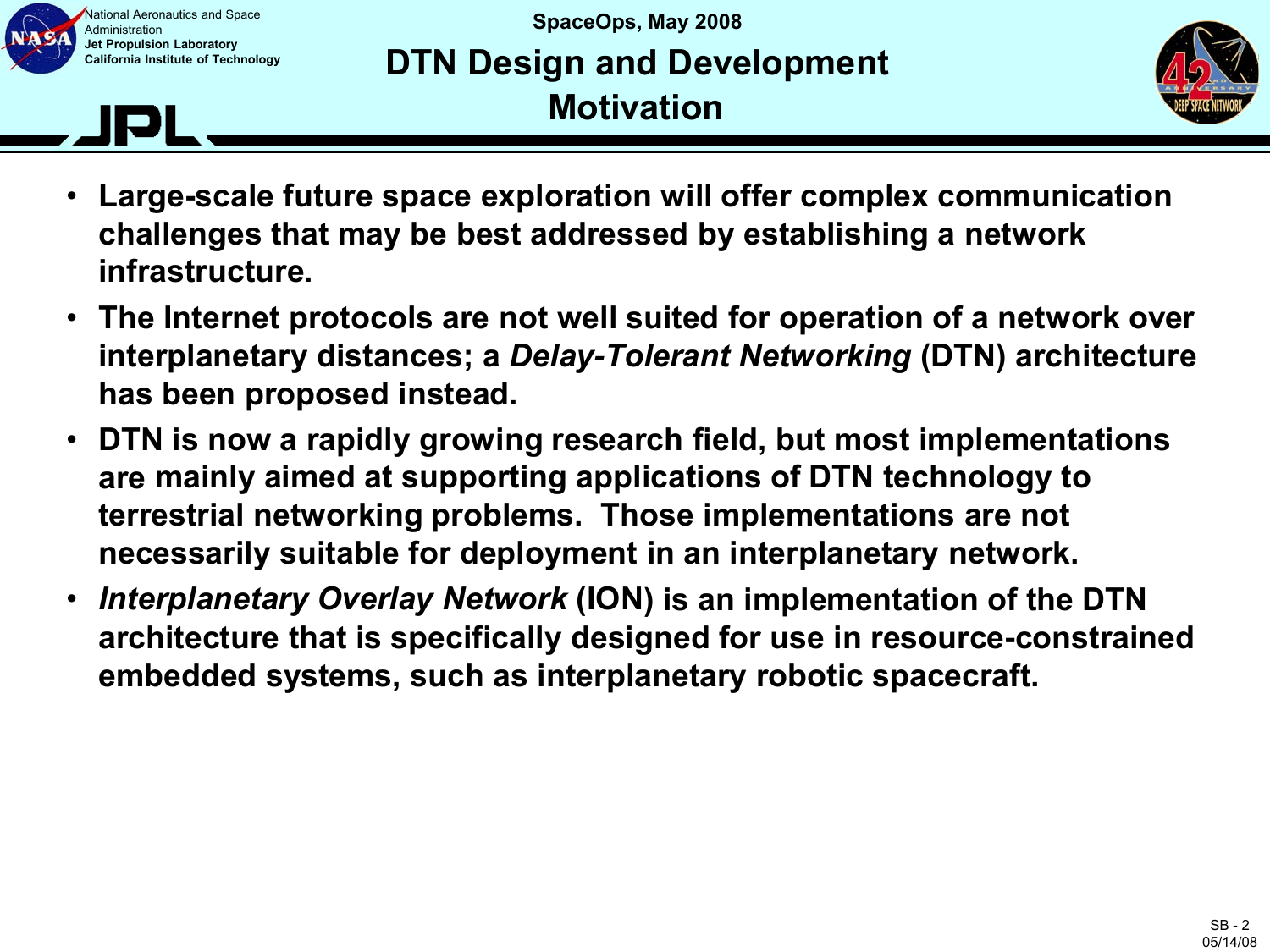

**SpaceOps, May 2008 DTN Design and Development DTN Protocol Implementations**



- **Bundle Protocol**
	- **DTN2 reference implementation (UC Berkeley)**
	- **DASM for Symbian mobile phones (U. of Helsinki)**
	- **C# (.NET) implementation at Georgia Tech.**
	- **Java implementation at Ohio U.**
- **Licklider Transmission Protocol**
	- **Java implementation at Ohio U.**
	- **C++ implementation at Trinity College Dublin, Ireland**
	- **Experimental flight implementation in C at Johns Hopkins University, Applied Physics Laboratory**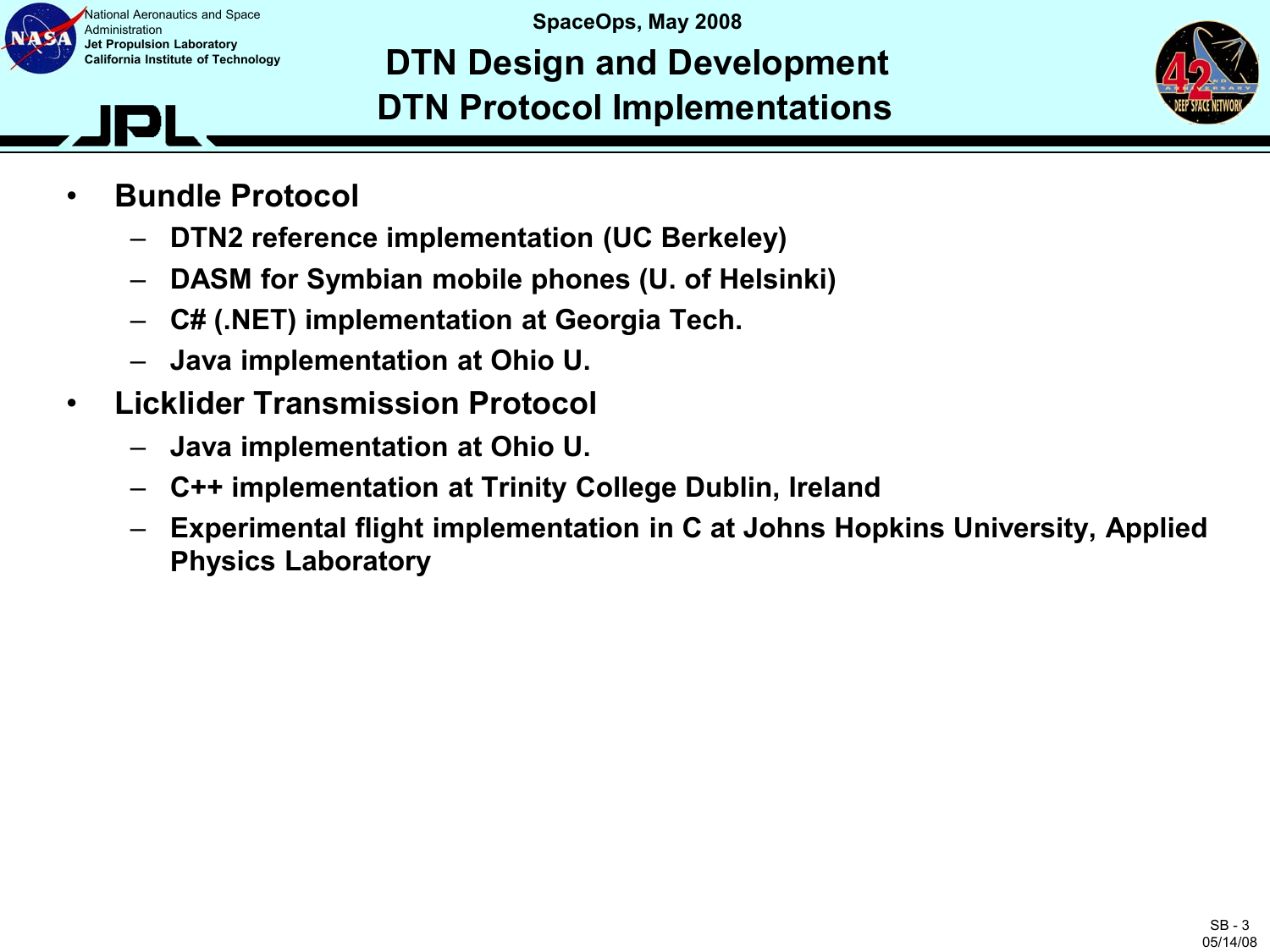

**SpaceOps, May 2008**

## **DTN Design and Development**



**Flight Environment Constraints on DTN (1 of 2)**

- **Link constraints: wireless links enabling interplanetary network communication are generally slow and are usually asymmetric.**
	- **Limited electrical power, relatively small antennae.**
		- **So signals are weak. This limits transmission to rates on the order of .25 Mbps to 6 Mbps.**
		- **Additionally, reception sensitivity is limited. Reception data rates are typically even lower, on the order of 1 or 2 Kbps.**
	- **So the cost per octet of data on the links is high, and the links are heavily subscribed.**
	- **Economical use of reception and transmission opportunities is important.**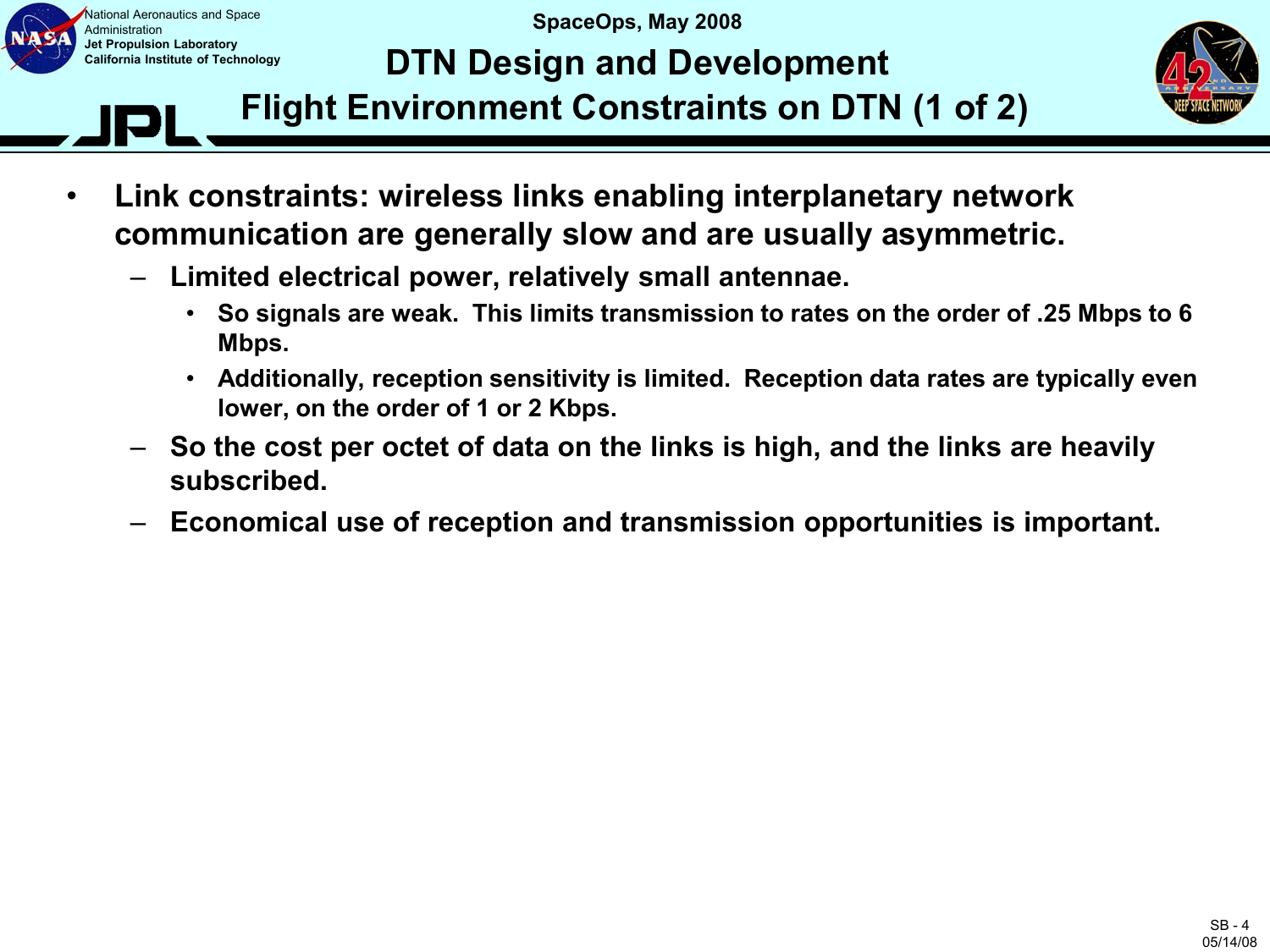

**SpaceOps, May 2008**

## **DTN Design and Development**



**Flight Environment Constraints on DTN (2 of 2)**

- **Processor constraints:**
	- **Limited electrical power, limited mass allowance.**
	- **Intense radiation environment, mandating radiation-hardening, which is timeconsuming and expensive.**
	- **Relatively small market, limiting incentive to do rad-hardening engineering for the latest advances in processor technology.**
	- **So flight processors are always slower than engineering workstations.**
	- **So the cost per processing cycle is high and the processors are heavily subscribed.**
	- **Economical use of processing resources is important.**
- **Hands-on repair is impossible, so reliability is key.**
	- **Predictability enhances reliability, so flight software usually must meet hard real-time deadlines. So real-time operating systems are used, which historically has precluded protected memory: all software runs in "kernel" (rather than "user") mode.**
	- **Dynamic allocation of system memory is difficult to predict, so it is typically prohibited except in certain well-understood spacecraft states, e.g., start-up.**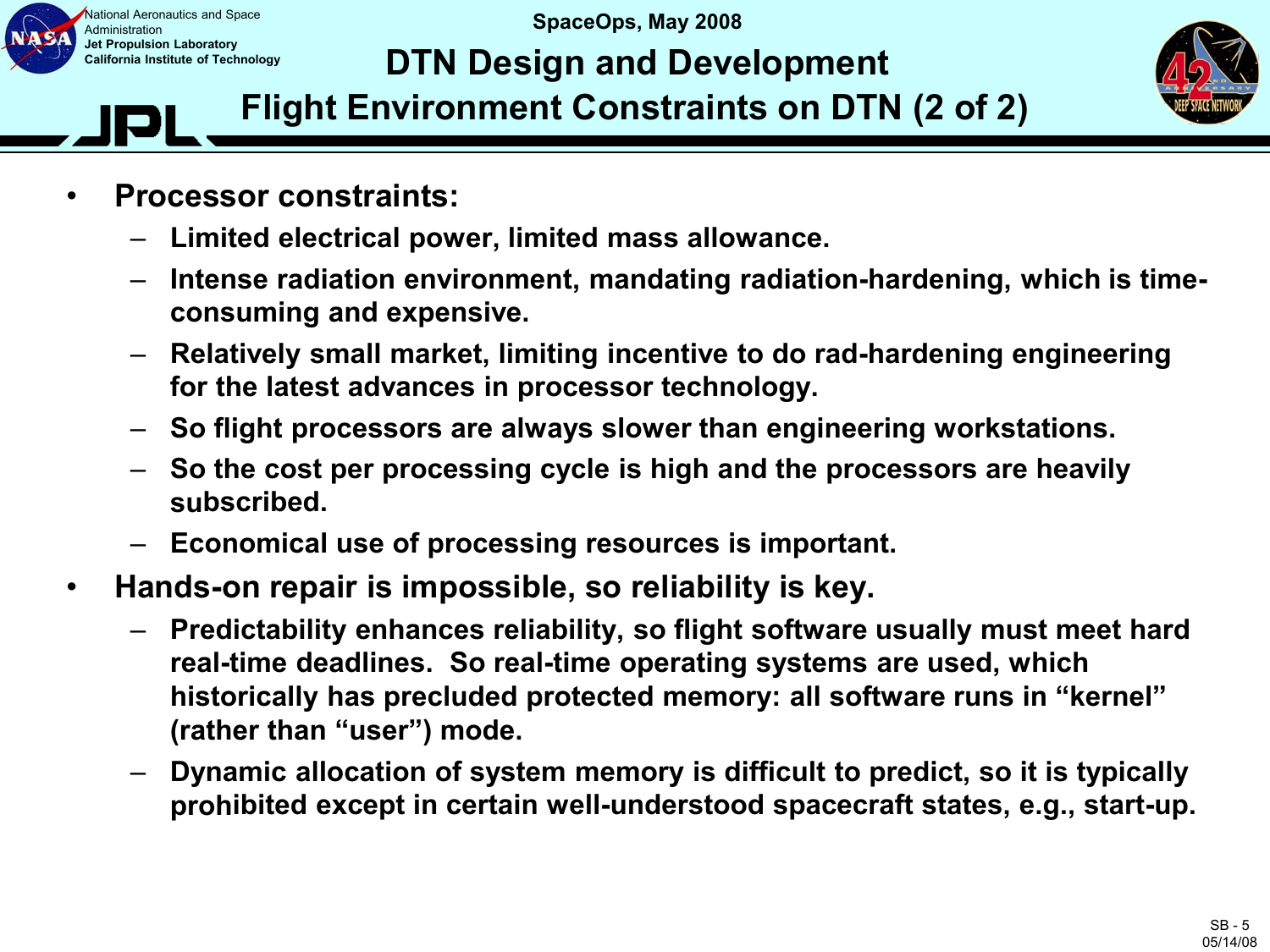

### **SpaceOps, May 2008 DTN Design and Development ION Design Principles (1 of 2)**



- **Use shared memory.**
	- **Often there's no protected memory, so we have no option.**
	- **But this can be turned to advantage: shared memory is a highly efficient way to pass data between flight software tasks.**



- **Zero-copy procedures: leverage shared memory to minimize processing overhead.**
	- **Encapsulation in layers of protocol overhead (headers and trailers) can be done by reference rather than by copy.**
	- **The same data object can be shared by multiple tasks, provided reference counting prevents premature deletion.**
- **Portability: this is an unfamiliar programming model, so we must make it easy to develop in an environment with good programming support (e.g., Linux) and then deploy – without change – in the target RTOS environment.**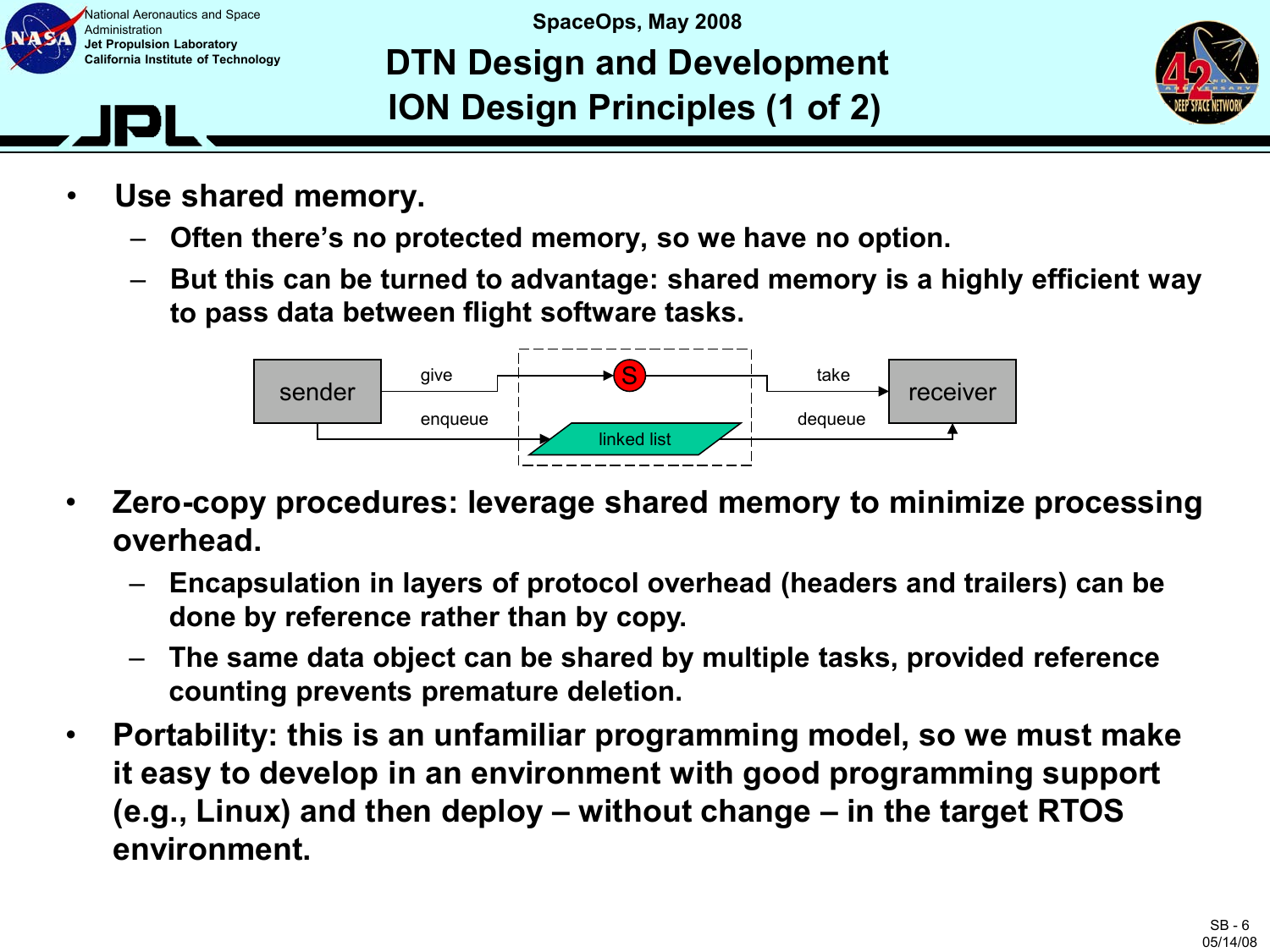

#### **SpaceOps, May 2008 DTN Design and Development ION Design Principles (2 of 2)**



• **Highly distributed processing**



SB - 7 05/14/08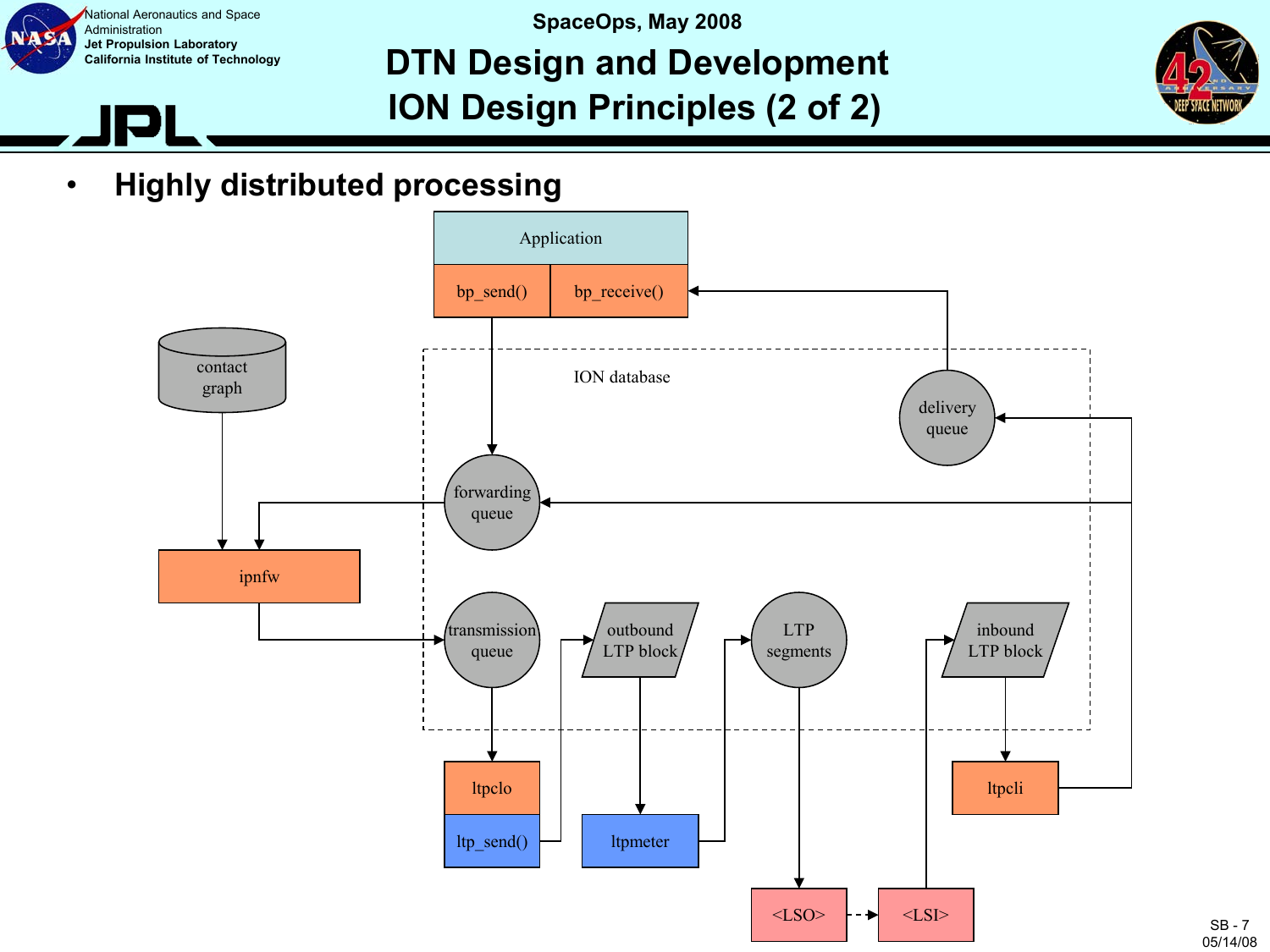

**SpaceOps, May 2008 DTN Design and Development Software Elements (1 of 3)**



- **Interplanetary Communication Infrastructure (ICI)**
	- **"platform" library insulates ION software elements from the differences among operating systems.**
	- **Personal Space Management (PSM) enables flexible, dynamic private management of a fixed block of pre-allocated system memory.**
	- **Memory Manager system enables coexistence of multiple memory management instances (e.g., multiple PSM-managed partitions).**
	- **Lyst and SmList systems standardize management of linked lists in private and shared memory.**
	- **Simple Data Recorder (SDR) enables flexible, dynamic private management of a fixed block of non-volatile storage, such as battery-backed memory or a pre-allocated file in a flash file system.**
	- **Zero-Copy Objects (ZCO) system enables protocol encapsulation by reference rather than by copy and provides a reference counting system to enable safe concurrent access to a single non-volatile storage object by multiple tasks.**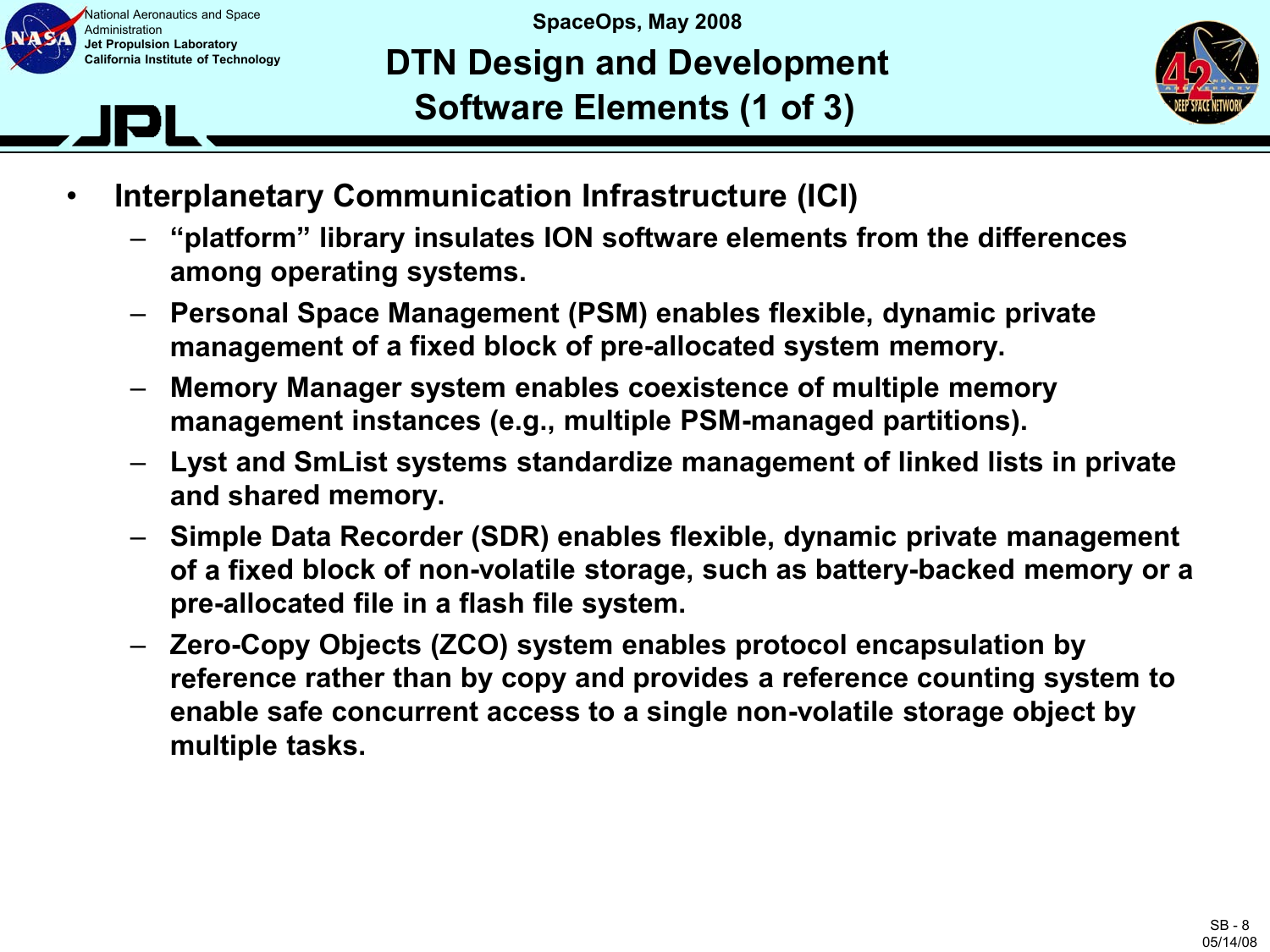

### **SpaceOps, May 2008 DTN Design and Development Software Elements (2 of 3)**



- **Licklider Transmission Protocol**
	- **Full implementation of the LTP spec as developed by the DTN Research Group.**
	- **Additional features:**
		- **Aggregation of multiple service data units into a single block, to minimize the volume of acknowledgment traffic over highly asymmetric links.**
		- **Implements delay-tolerant, non-conversational flow control based on limiting block size and the number of transmission sessions that can be in progress concurrently.**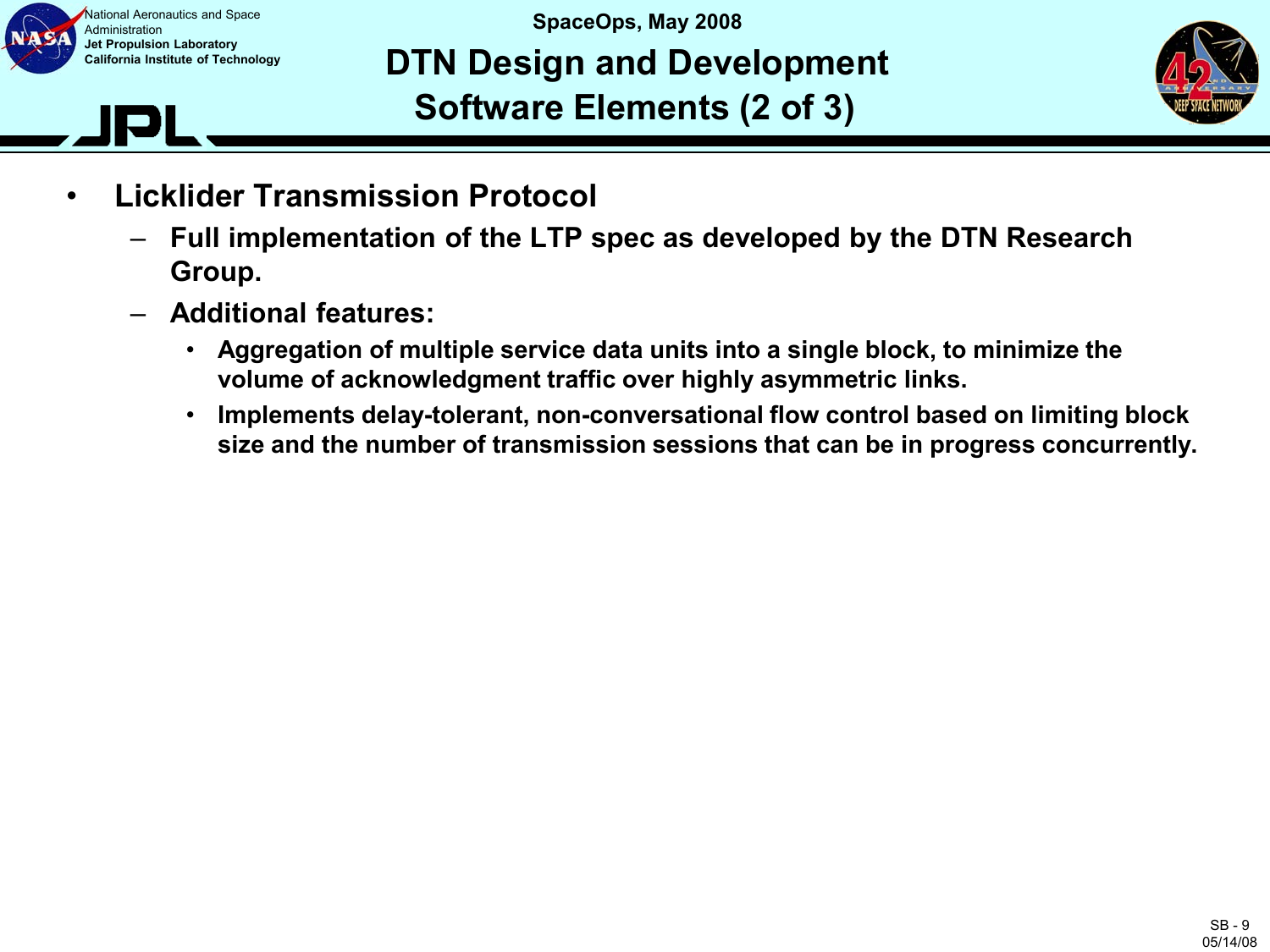

#### **SpaceOps, May 2008 DTN Design and Development Software Elements (3 of 3)**



- **Bundle Protocol**
	- **Full implementation of the BP spec as developed by the DTN Research Group. (RFC 5050)**
	- **Includes support for:**
		- **Prioritization of data flows**
		- **Bundle reassembly from fragments**
		- **Flexible status reporting**
		- **Custody transfer**
	- **Additional features:**
		- **Rate control provides support for congestion forecasting and avoidance.**
		- **Bundle headers are compressed, to reduced protocol overhead and improve link utilization.**
	- **Also includes an implementation of Contact Graph Routing, a system for dynamic routing over interplanetary links.**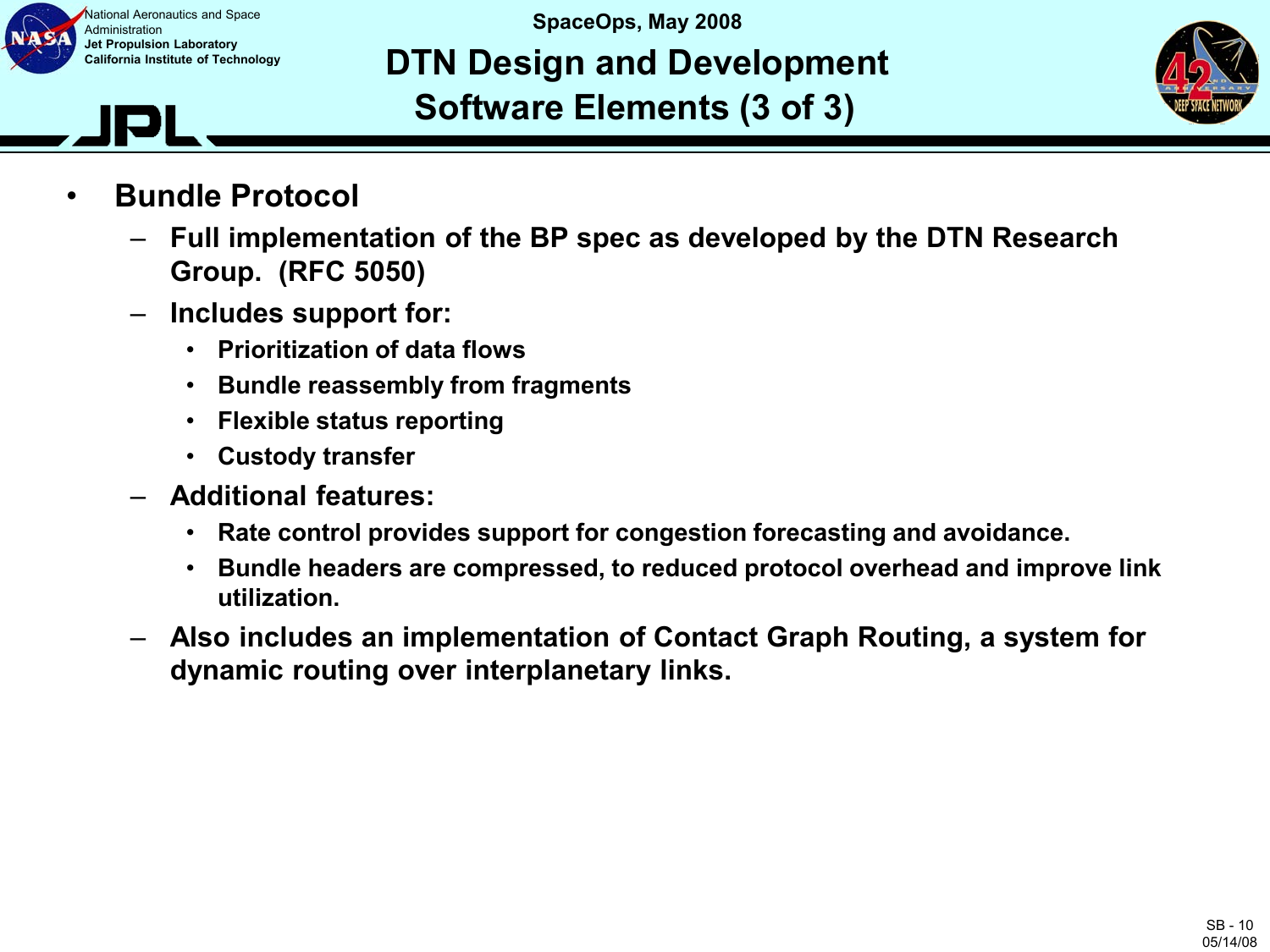

#### **SpaceOps, May 2008 DTN Design and Development Benchmarking results**



**DTN Bandwidth Tests**



ION flight software footprint: about 708 kilobytes including SDR database management system.

(These tests were run on a gigabyte Ethernet – don't expect this kind of performance in flight!)